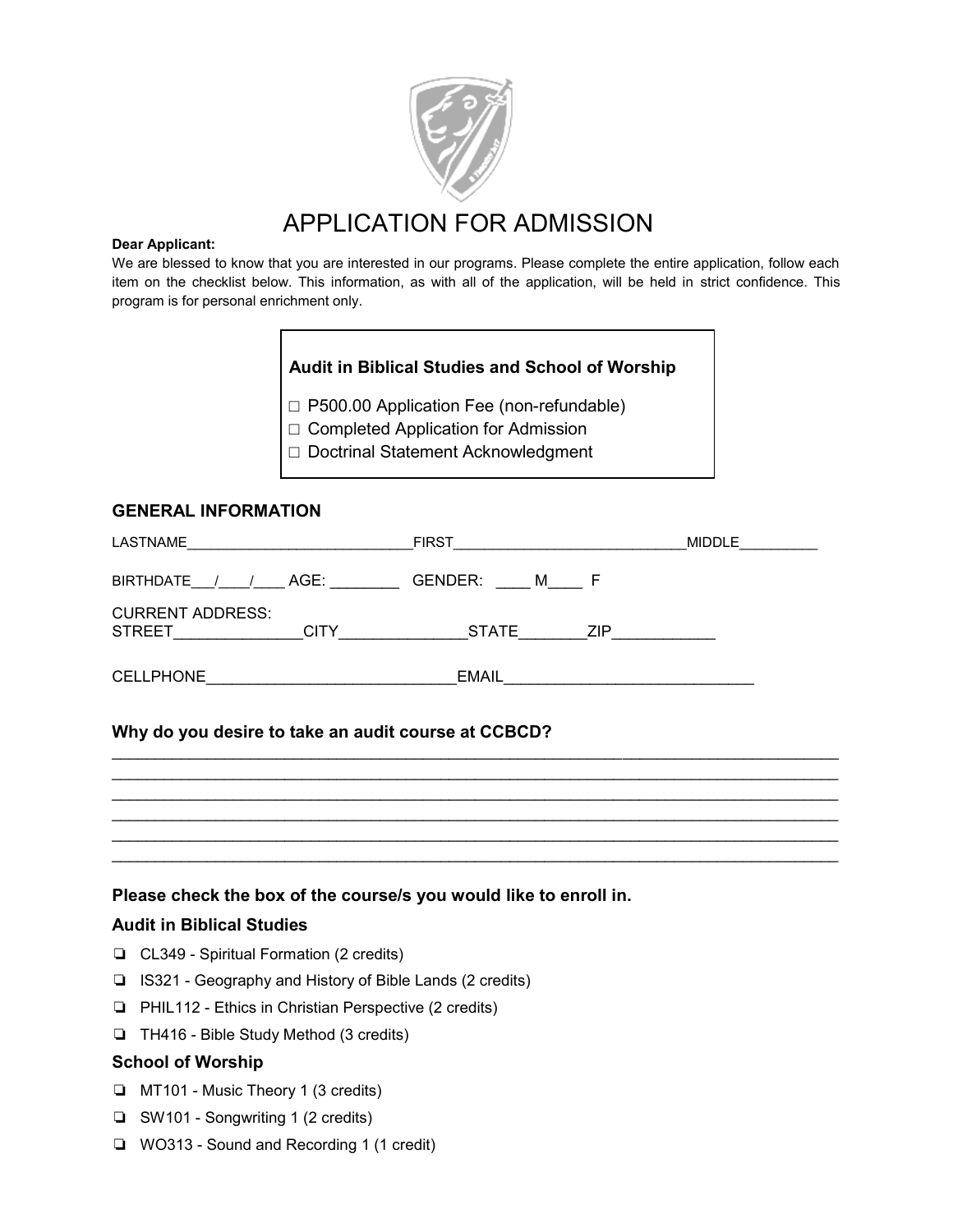

# **DOCTRINAL STATEMENT OF FAITH**

*To the Applicant:* After reading the following Doctrinal Statement of Faith, please complete and return the Acknowledgement form with your application.

The following doctrinal statement of faith governs the teaching at Calvary Chapel Bible College.

#### **I. SCRIPTURE**

We believe the Bible (i.e., the sixty-six books of the Old and New Testaments) is the Word of God, comprises the totality of Holy Scripture, is verbally inspired and inerrant in the original text, remains inerrant and infallible in all its substance, and is sufficient for salvation and sanctification. Therefore, it is the supreme, final, and authoritative standard for faith, theology, and life. We seek to teach the Word of God in such a way that its message can be applied to an individual's life, leading that person to greater maturity in Christ.

#### **II. HISTORICITY**

We believe in the full historicity and perspicuity of the biblical record of primeval history, including the literal existence of Adam and Eve as the progenitors of all people, the literal fall in the Garden of Eden and resultant divine curse on creation, the worldwide cataclysmic deluge, and the origin of the nations and languages at the tower of Babel.

#### **III. GOD**

We believe that the triune God eternally exists in one essence and three distinct persons: Father, Son and Holy Spirit; that He is essentially Spirit, personal, transcendent, sovereign, life, love, truth, almighty, simple (i.e., essentially one without parts), timelessly eternal, unchangeable, wise, just, holy, relational, pure actuality, dynamic, infallible in all things, including His foreknowledge of all future decisions and events, and that He created the heavens and the earth in six literal days.

#### **IV. JESUS CHRIST**

We believe that Jesus Christ is fully God and fully human, possessing two distinct natures which are co-joined in one person; that He was miraculously conceived by the Holy Spirit, born of the virgin Mary, lived a sinless and miraculous life, provided for the atonement of our sins by His vicarious substitutionary death on the Cross, was physically resurrected in the same body that was buried in the tomb by the power of the Holy Spirit; that Jesus Christ physically ascended back to the right hand of God the Father in heaven, and ever lives to make intercession for us. After Jesus ascended to Heaven, the Holy Spirit was poured out on the believers in Jerusalem, enabling them to fulfill His command to preach the gospel to the entire world, an obligation shared by all believers today. (CCBC affirms the Apostle's, Nicene, and Athanasian Creeds).

#### **V. HOLY SPIRIT**

We believe the Holy Spirit is the third person of the Godhead who seals, indwells, sanctifies, baptizes, teaches, empowers, reveals, and guides the believer into all truth. The Holy Spirit gives gifts to whom He wills, which are valid for today, and ought to be exercised within scriptural guidelines. We as believers are to earnestly desire the best gifts, seeking to exercise them in love that the whole Body of Christ might be edified. We believe that love is more important than the most spectacular gifts, and without this love all exercise of spiritual gifts is worthless.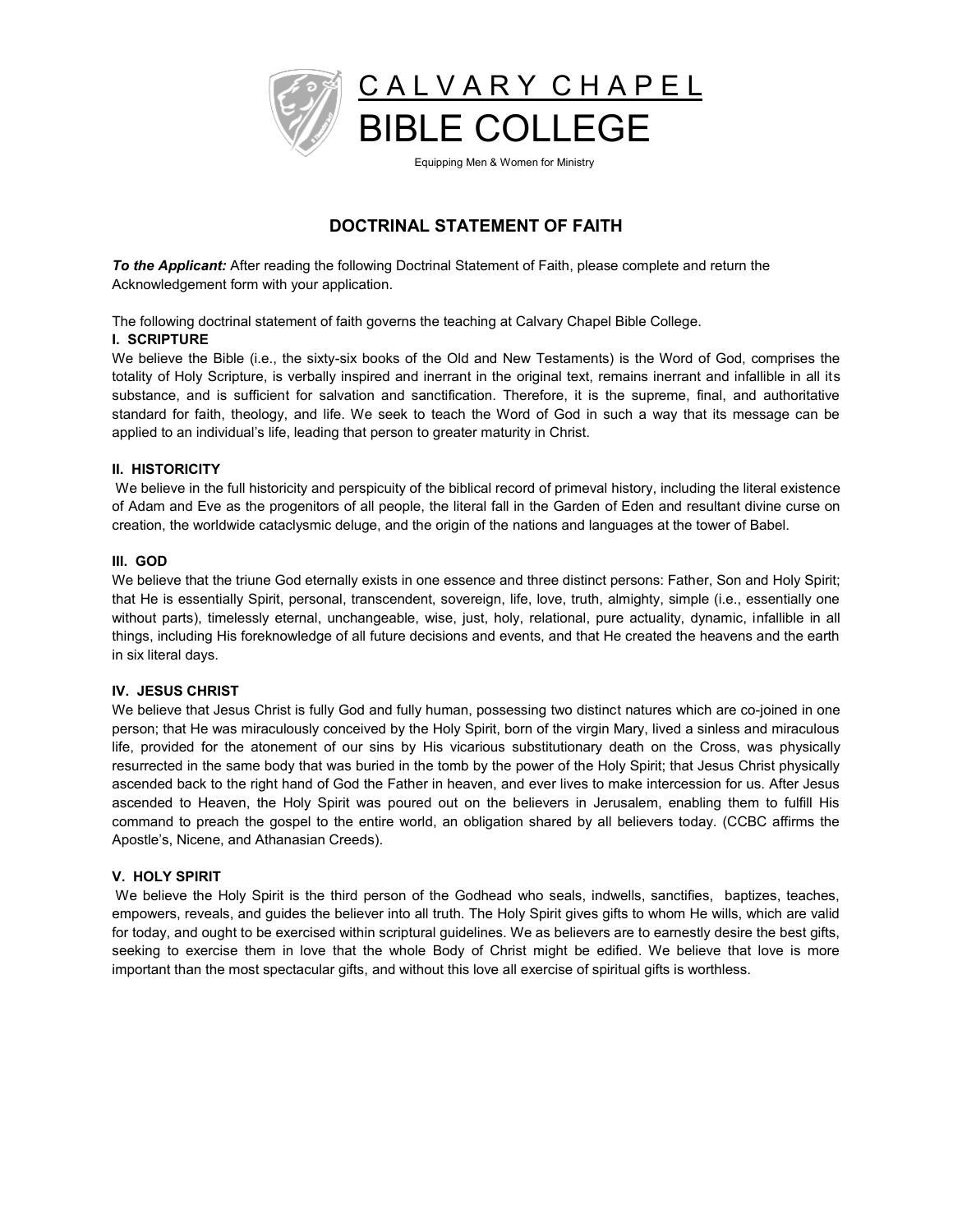#### **VI. MANKIND**

We believe that man is created in the image of God; however, after the fall of Adam and Eve, all people are by nature separated from God and responsible for their own sin, but that salvation, redemption, and forgiveness are offered as a free gift by the Lord Jesus Christ to all based on His grace alone. When a person repents of sin and receives Jesus Christ as personal Savior and Lord, trusting Him to save, that person is immediately born again and sealed by the Holy Spirit, all his/her sins are forgiven, and that person becomes a child of God, destined to spend eternity with the Lord.

#### **VII. SALVATION**

Salvation is initiated, attained, and procured by God through the death of Christ on the cross for our sins and His resurrection from the dead. The salvation Christ offers is available to all, and is received freely by grace alone and through faith in Christ alone, apart from good works, thereby justifying and indwelling the believer.

#### **VIII. THE CHURCH**

The universal Church is an organic body composed of all believers, both living and dead, who have been sealed by the Holy Spirit through faith in Jesus Christ for salvation. The church has the responsibility to worship the Lord and share the good news of Christ's death and resurrection to the world, making disciples, baptizing believers, and teaching them to observe sound doctrine and live a morally pure life. We believe church government should be simple rather than a complex bureaucracy, with the utmost dependence upon the Holy Spirit to lead, rather than on fleshly promotion or worldly wisdom. The Lord has given the church two ordinances which are to continue until He returns — adult baptism by immersion and Holy Communion. Water baptism is not necessary for salvation, and cannot remove sins, but is a picture of the salvation already received by the believer. We believe the only true basis of Christian fellowship is Christ's sacrificial agape love, which is greater than any secondary differences we possess, and without which we have no right to claim ourselves Christians.

#### **IX. WORSHIP**

We believe worship of God should be spiritual. Therefore, we remain flexible and yielded to the leading of the Holy Spirit to direct our worship. We believe worship of God should be inspirational. Therefore, we give great place to music in our worship. We believe worship of God should be intelligent. Therefore, our gatherings are designed with great emphasis upon the teaching of the Word of God that He might instruct us how He should be worshiped. We believe the worship of God should be fruitful. Therefore, we look for His love in our lives as the supreme manifestation that we have been truly worshiping God in spirit and truth.

#### **;. CHRIST¶S RETURN**

We await the pre-tribulational rapture of the church and the second coming of Christ which will be physical, personal, visible, and pre-millennial. This motivates us to evangelism, holy living, heart-felt worship, committed service, diligent study of God's Word, and regular fellowship.

#### **XI. ETERNITY**

We believe those who are saved by Jesus Christ will spend eternity with Christ in heaven in a conscious state of blessedness, reward, and satisfaction; that those who do not personally receive the finished work of Christ by faith will spend eternity separated from God in a state of conscious torment.

#### **XII. SATAN**

We believe there is a real personal devil of great malevolence, cunning, and power, who seeks to deceive, tempt, kill, steal and destroy, yet his power is limited by God to only what God permits him to do; that the devil has been defeated positionally at the cross of Christ, and will be defeated practically at Christ's glorious second coming which will eventuate in the permanent quarantine and punishment of the Devil, Beast, and False Prophet, in the lake which burns with fire and brimstone.